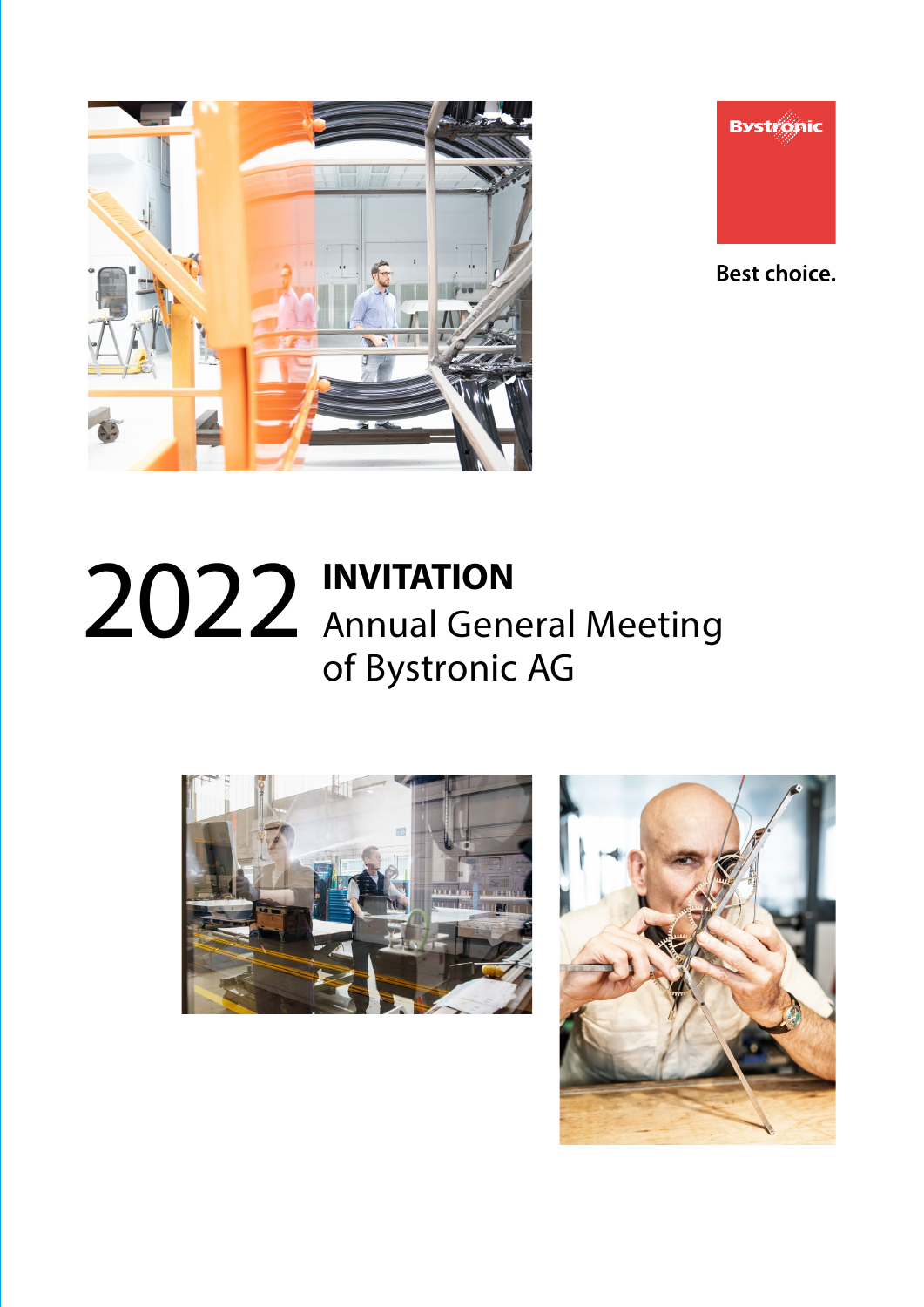We are pleased to inform you about the 2022 Annual General Meeting of Bystronic AG and to invite you to submit your voting instructions. In accordance with Art. 27 Covid-19 Ordinance 3, the 2022 Annual General Meeting will be held **without the physical attendance of the shareholders.** The General Meeting is scheduled as follows:

Date: **Tuesday, April 26, 2022, 4:30 p.m.** Location: **Bystronic AG, Giesshübelstrasse 45, 8045 Zurich** Format: **Restricted attendance, shareholders are not permitted to physically attend the meeting**

# **Agenda items and motions of the Board of Directors**

# **1. Approval of the 2021 Business Review, Annual Financial Statements, and Consolidated Financial Statements**

The Board of Directors proposes the approval of the 2021 Business Review, the Annual Financial Statements, and the Consolidated Financial Statements.

## **2. Appropriation of the amount available for appropriation**

The Board of Directors proposes that the amount available for appropriation of

**CHF 127 040 059** be appropriated as follows:

Dividend of CHF 60.00 per class A registered share **CHF 109 620 000**

Dividend of CHF 12.00 per class B registered share **CHF 14 580 000**

Carried forward to new account **CHF 5 125 925**

In the context of the transformation, Bystronic divested the FoamPartner and Mammut business units, which resulted in a cash inflow of CHF 320.3 million. In addition, Bystronic generated a strong operating free cash flow of CHF 64.8 million in the 2021 financial year. Therefore, the Board of Directors proposes a dividend of CHF 60 per class A registered share and CHF 12 per class B registered share. In this way, a part of the excess liquidity will be paid out to the shareholders. The motion takes into account not only the successful completion of the transformation, but also Bystronic's future capital requirements. If the Board of Directors' motion is approved, the dividend will remain unchanged compared to the previous year. The value date for the payment of the dividend is May 2, 2022. The last trading day entitling to receipt of the dividend is April 27, 2022.

## **3. Discharge of the members of the Board of Directors**

The Board of Directors proposes that the members of the Board of Directors be discharged from liability for their actions during the 2021 financial year.

# **4. Election of the members of the Board of Directors**

Following the completion of the successful transformation, Ernst Bärtschi has announced that on grounds of age, he will step down from the Board of Directors at this year's Annual General Meeting. He has chaired the Board of Directors since his election in 2014. With great commitment, Ernst Bärtschi has driven forward the strategic transformation of the Conzzeta Group as a diversified industrial conglomerate into Bystronic AG as a globally leading pure-play supplier of high-quality sheet metal processing solutions. During this transformation phase, he ensured the necessary stability and thus contributed to its success. The Board of Directors would like to take this opportunity to thank Ernst Bärtschi for his many years of valuable service.

The Board of Directors proposes the re-election of the following persons for the term of office until the conclusion of the next Annual General Meeting:

- 4.1 Roland Abt
- 4.2 Matthias Auer
- 4.3 Heinz O. Baumgartner
- 4.4 Urs Riedener
- 4.5 Jacob Schmidheiny
- 4.6 Robert F. Spoerry

Detailed CVs can be found in the 2021 Corporate Governance Report and on the company's website: *https://ir.bystronic.com/en/corporate-governance/ board-of-directors.php*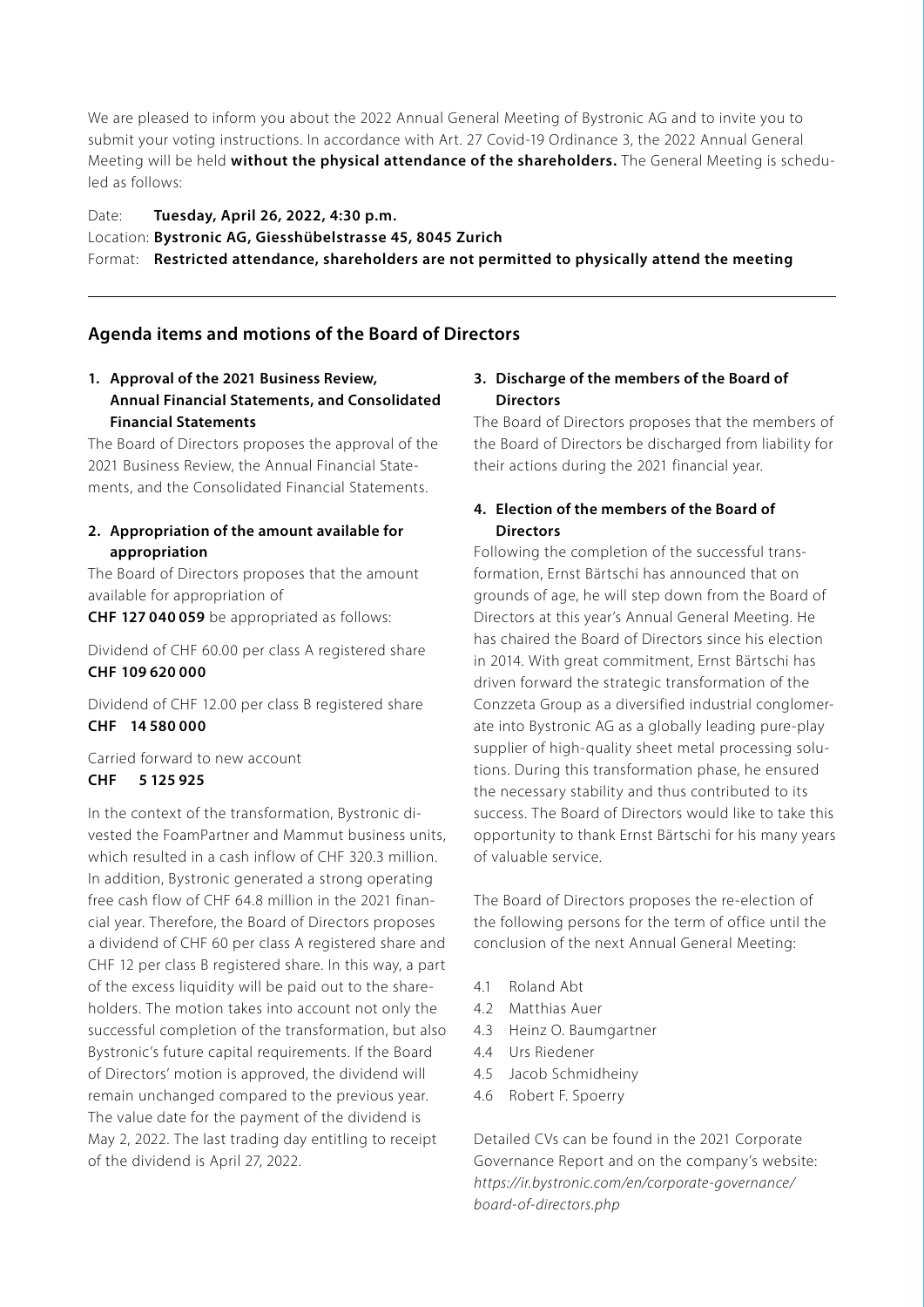The Board of Directors further proposes the election of Inge Delobelle as a new member of the Board for the term of office until the conclusion of the next Annual General Meeting.

## 4.7 Inge Delobelle

Inge Delobelle, lic.oec. KU Leuven, born in 1969, a Belgian national, has been Chief Executive Officer of the BU Europe Africa at TK Elevator GmbH, Düsseldorf, since 2018. She joined the Thyssenkrupp Group in 2001 and held various management positions in the services, steel, and elevator divisions. Among other things, as CFO and later CEO, she was responsible for the steel service activities of TK Service Acier, France, and the global access solutions business of TK Elevator. Prior to 2001, she was an investment banking consultant with the Metzler private bank, Frankfurt, for seven years.

# **5. Election of the Chairman of the Board of Directors**

The Board of Directors proposes the election of Heinz O. Baumgartner as the new Chairman of the Board of Directors for the term of office until the conclusion of the next Annual General Meeting. Heinz O. Baumgartner has been a member of the Board since 2021.

## **6. Election of the members of the Compensation Committee**

The Board of Directors proposes the re-election of

- 6.1 Urs Riedener
- 6.2 Heinz O. Baumgartner
- 6.3 Robert F. Spoerry

to the Compensation Committee for the term of office until the conclusion of the next Annual General Meeting.

Subject to his re-election, the Board of Directors will appoint Urs Riedener as the Chairman of the Compensation Committee.

#### **7. Compensation**

## **7.1 Consultative vote**

The Board of Directors proposes the approval of the 2021 Compensation Report of Bystronic AG as published on pages 67 to 85 of the Annual Report. The vote is of a consultative nature and is non-binding.

**7.2 Approval of the compensation of the Board of Directors**

The Board of Directors proposes the approval of a maximum total of CHF 1.3 million for the compensation of the members of the Board of Directors for the term of office from the Annual General Meeting 2022 to the Annual General Meeting 2023. Please refer to the notes for details on this item.

## **7.3 Approval of the compensation of the Executive Committee**

The Board of Directors proposes the approval of a maximum total of CHF 7.0 million for the compensation of the members of the Executive Committee for the 2023 financial year. Please refer to the notes for details on this item.

#### **8. Election of the external auditors**

The Board of Directors proposes the election of KPMG AG, Zurich, as the external auditors for the 2022 financial year.

#### **9. Election of the independent proxy**

The Board of Directors proposes the election of Bretschger Leuch Attorneys at Law (normally represented by Marianne Sieger, attorney at law), Kuttelgasse 8, CH-8022 Zurich as the independent proxy for the term of office until the conclusion of the next Annual General Meeting.

**The 2021 Annual Report** including the Business Review, the Financial Statements, the Consolidated Financial Statements, the Compensation Report, and the reports of the external auditors has been available to shareholders for review at the company's registered office since March 15, 2022. It is also available on https://ir.bystronic.com/en/reports.php and upon request, the company also provides a printed version.

**Shareholders** whose entitlement to vote is entered in the share register on April 19, 2022, will receive the invitation including agenda items, accompanying documents, and the proxy form by mail. No entries of registered shares will be made in the share register in the period from April 20 to 26, 2022.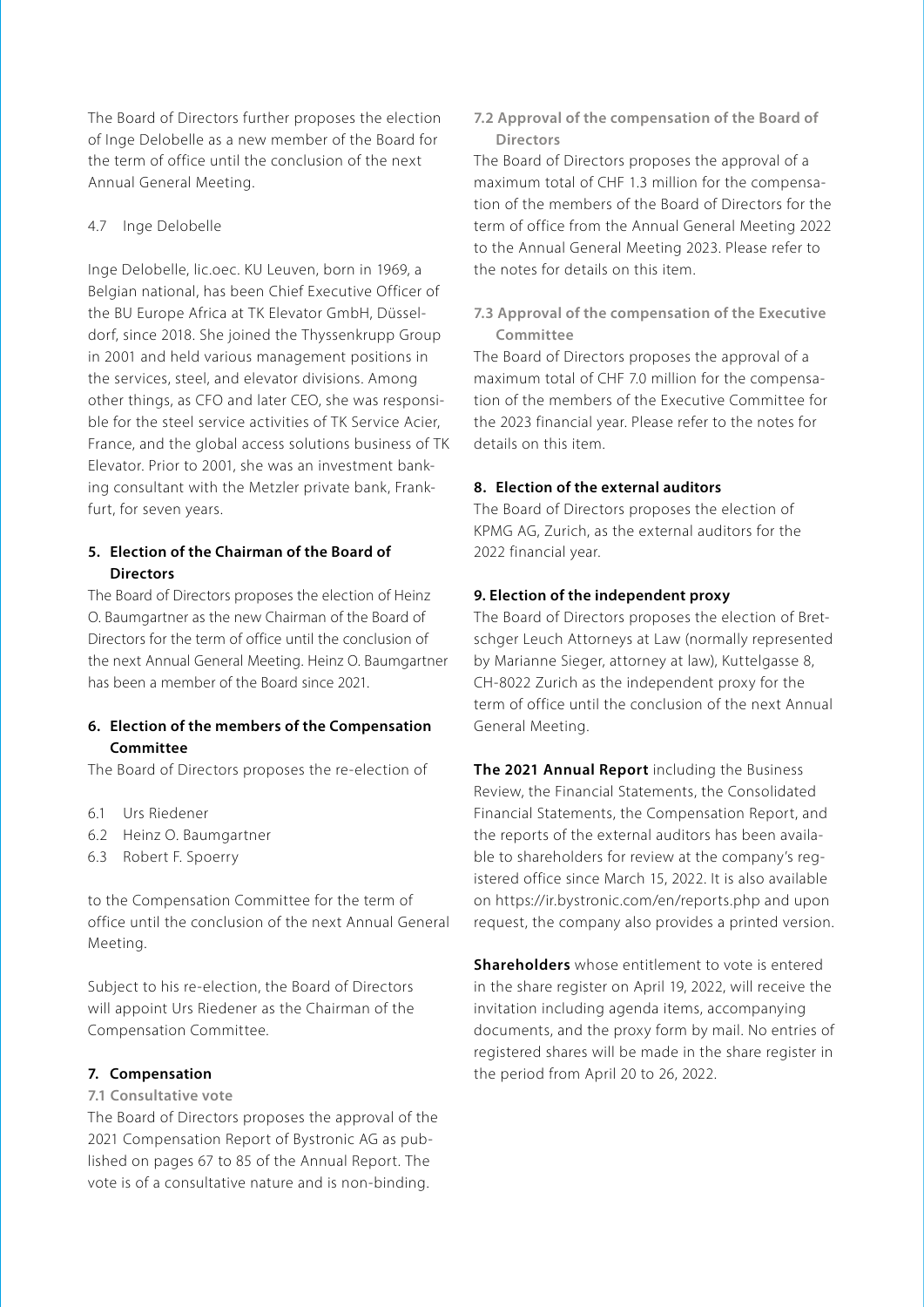## **Representation and granting of proxies**

In accordance with the Swiss Federal Council's Covid-19 Ordinance 3, the Board of Directors has decided to again hold the Annual General Meeting without the physical attendance of the shareholders.

As a result, the shareholders may exercise their rights exclusively by means of the independent proxy Bretschger Leuch Attorneys at Law (normally represented by Marianne Sieger, attorney at law), Kuttelgasse 8, CH-8022 Zurich. The granting of proxy and the submission of voting instructions to the independent proxy can be effected using the enclosed proxy form or electronically. The login details for the electronic platform can be found on the proxy form. The electronic granting of proxy and the submission or amendment of instructions is possible until April 22, 2022, 4:30 p.m. CEST at the latest. The granting of proxy and the submission of instructions in writing is possible until April 25, 2022, 12:00 p.m. CEST at the latest. Shareholders who sold their shares prior to the Annual General Meeting are no longer entitled to vote.

Zurich, March 25, 2022

On behalf of the Board of Directors of Bystronic AG,

E. l.t.l

Ernst Bärtschi, Chairman of the Board of Directors

## **Notes**

# **Explanatory notes on agenda item 7: Approval of the compensation of the Board of Directors and Executive Committee**

**Agenda item 7.2: Approval of the compensation of the Board of Directors**

In accordance with the Ordinance against Excessive Remuneration in Listed Companies Limited by Shares (ERCO), shareholders are entitled to an annual direct and binding vote on the maximum total compensation of the Board of Directors for the upcoming term of office.

Bystronic AG's Articles of Association stipulate that the compensation of the Board of Directors is based on a term-of-office compensation system. It consists of a non-performance-related base fee and an additional fee for committee work. The base fee is paid partly in cash and partly in shares that are subject to a four-year vesting period. In addition, the Board members are entitled to additional benefits, including lump-sum expenses and social security contributions.

The proposed maximum total compensation for the term of office from the Annual General Meeting 2022 to the Annual General Meeting 2023 is CHF 1.3 million. This amount remains unchanged compared to the total amount approved by the Annual General Meeting for the previous term, where the effective total compensation for the Board of Directors was CHF 1.16 million.

**Agenda item 7.3: Approval of the compensation of the Executive Committee**

Based on ERCO and the Articles of Association of Bystronic AG, shareholders are entitled to a binding annual vote on the maximum total compensation of the Executive Committee for the upcoming financial year. The compensation of the Executive Committee consists of a fixed base salary, a cash-based short-term variable compensation (Short-Term Incentive, STI), and a long-term share-based compensation (Long-Term Incentive, LTI). In addition, they are entitled to social security contributions and supplements.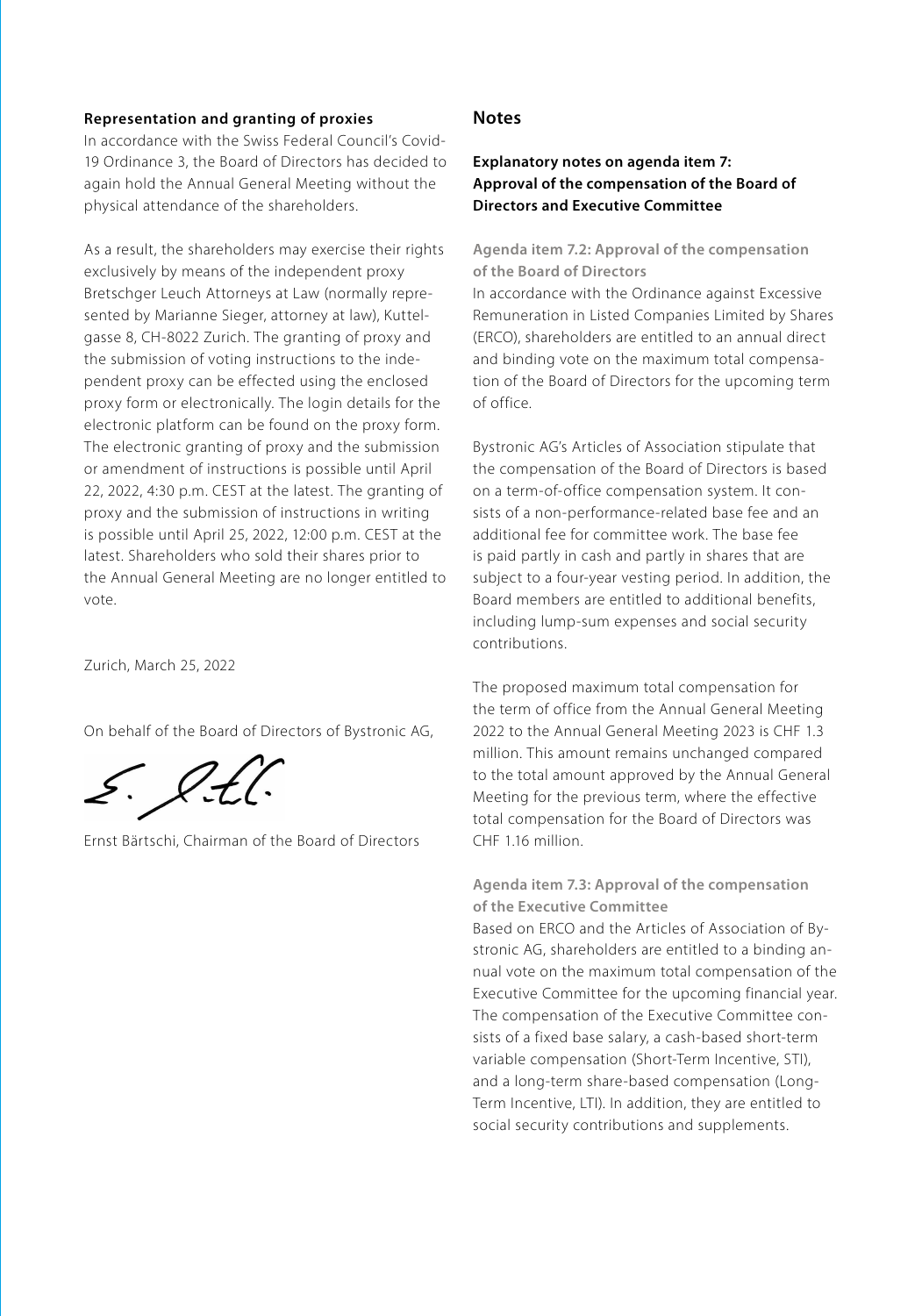In addition to the fixed base salary, social security contributions, and supplements, the proposed maximum total compensation for the Executive Committee also includes the maximum possible amount of the variable Short-Term Incentive and Long-Term Incentive compensation, which is based on a maximum target achievement of 150% of all target values.

For the 2021 financial year, the Annual General Meeting had approved a total compensation of CHF 8.2 million, of which the Board of Directors awarded to the Executive Committee CHF 7.7 million, taking into account the financial results for 2021, the personal performance components, and the changed composition of the Executive Committee.

For the 2023 financial year, the Board of Directors proposes a maximum possible total compensation of CHF 7.0 million for the eight members of the Executive Committee.